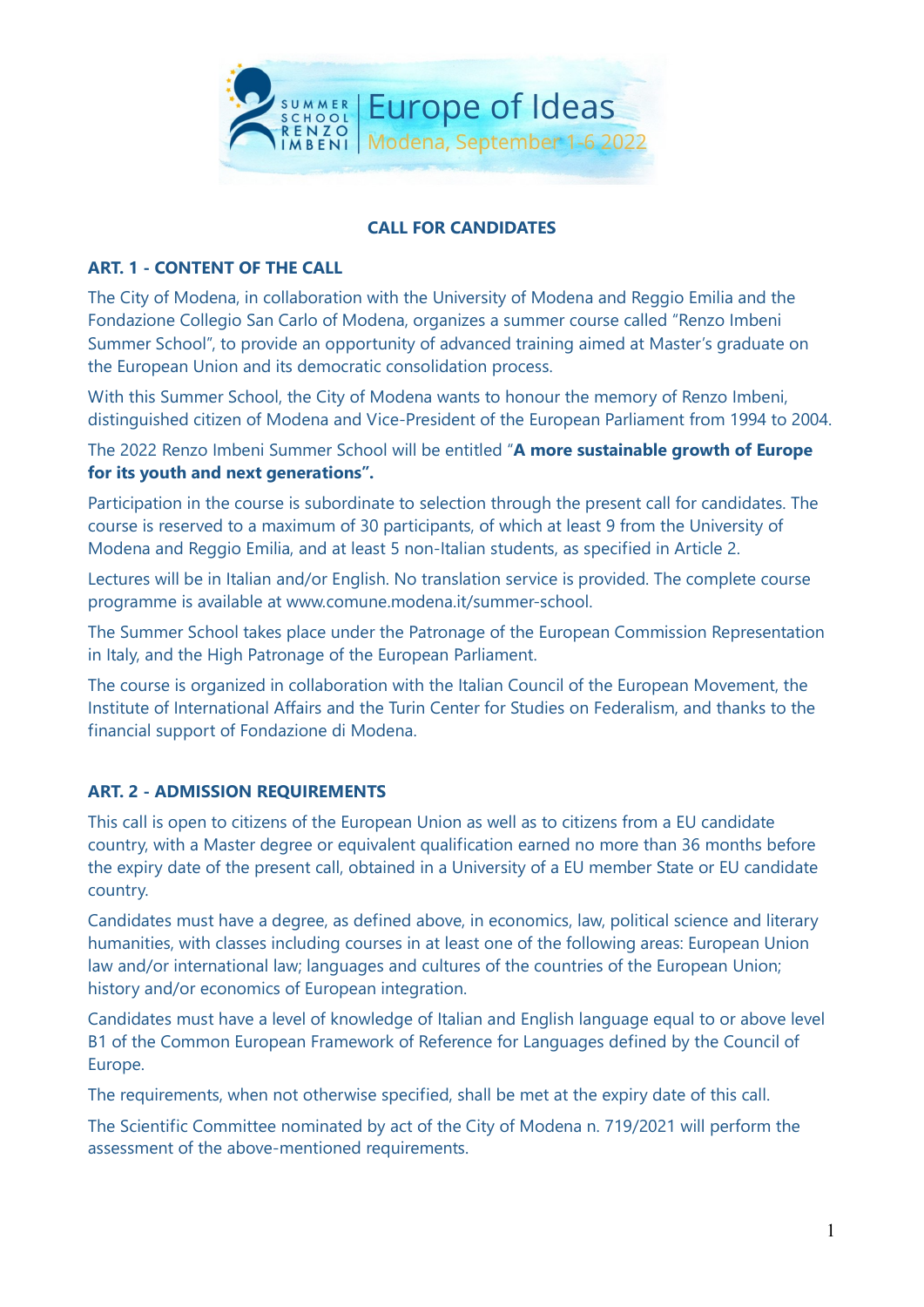

### ART. 3 - APPLICATION

All documents required for application are available at www.comune.modena.it/summer-school.

To be eligible for the selection, candidates must:

- 1. fill out the official on-line application form;
- 2. attach a copy of a currently valid identity document;
- 3. attach a curriculum vitae, exclusively in EU standard format $<sup>1</sup>$ , duly signed and dated;</sup>

4. attach a cover letter (maximum 2,000 characters) to be evaluated by the Scientific Committee.

Failure to submit - or incomplete filling out of - any of the documents listed above will automatically lead to exclusion from the selection procedure.

According to the Italian law (D.P.R.445/2000), the selection committee may carry out appropriate controls of any document provided.

### ART. 4 - DEADLINE AND SUBMISSION OF APPLICATIONS

Applications must be filled out exclusively using the official forms available at www.comune.modena.it/summer-school and must be submitted, together with the documentation listed in Article 3

### BY 12.00 NOON ON MAY 20TH 2022

in the following way:

 $\cdot$  sent by e-mail to the certified e-mail address (PEC) progettoeuropa@cert.comune.modena.it. This address must be used both from ordinary e-mail addresses and from certified e-mail addresses.

Please keep in mind that sending from ordinary e-mail addresses does not guarantee the sender confirmation of receipt by the recipient.

The above-mentioned documents must be scanned and attached in PDF format, duly signed where required.

Sending the application is at the sole responsibility of the sender.

Applications received after the deadline will not be considered, and will be automatically excluded from the evaluation process.

The deadline is peremptory: the only exclusive proof of arrival time will be the date and time of email reception at the certified e-mail address (PEC) indicated above.

### ART. 5 - EVALUATION OF APPLICATIONS AND RANKING LIST

The course is reserved for a maximum of 30 students, of which at least 9 from the University of Modena and Reggio Emilia, and at least 5 from Universities outside Italy.

Candidates' profiles will be evaluated on the grounds of:

1. final graduation marks;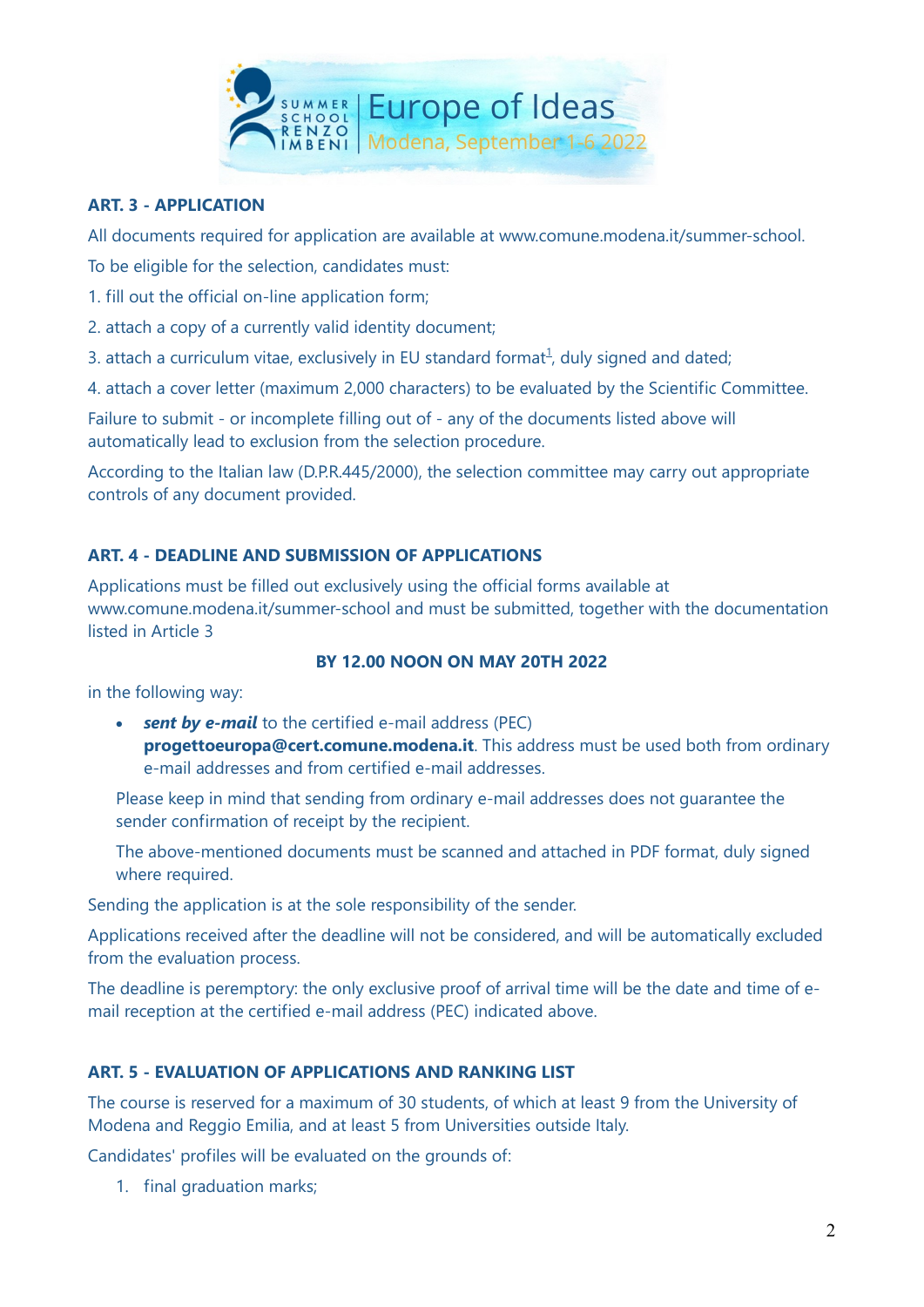

- 2. pertinence of studies and of the final dissertation (if applicable) to the course's topics;
- 3. extra-curricular activities and publications, if any;
- 4. cover letter.

The ranking list will be published at www.comune.modena.it/summer-school by July 15th 2022.

The web publication will be the official notification for all applicants. No individual notification will be sent to applicants.

# ART. 6 - PROCEDURE FOR CANDIDATES ADMITTED TO THE COURSE

Candidates admitted to the course shall pay an enrolment fee of €150,00.

Once the School's secretariat officially confirms the admission, the payment of the enrolment fee must be made in one of the following ways:

- post office account payment ("bollettino postale"): to the Italian post office account n.17367418 of Comune di Modena - Servizio Tesoreria. When filling out the payment slip, the reason for payment ("causale") must be clearly indicated as "Iscrizione Summer School Renzo Imbeni - anno 2022", with the name of the applicant.
- bank transfer: to Tesoreria del Comune di Modena c/o Unicredit Banca s.p.a. filiale Modena Grande - Piazza Grande 40 - 41121 Modena – Italia, IBAN: IT96N0200812930000000505918. On the transfer form, the reason for payment ("causale") must be clearly indicated as "Iscrizione Summer School Renzo Imbeni - anno 2022", with the name of the applicant.

In case of withdrawal after admittance to the course, the City of Modena will not refund the enrolment fee.

Within one week from the publication of the ranking list, a copy of the payment receipt must be sent by e-mail to progettoeuropa@cert.comune.modena.it.

The failure to send or deliver the payment receipt within the one-week deadline will lead to exclusion from the Summer School.

# ART. 7 - ATTENDANCE AND INTERNSHIP GRANTS

Candidates admitted to the Summer School must attend at least 90% of the activities, or they will be excluded from the final exam for the internship grants.

Students from Universities other than the one of Modena and Reggio Emilia shall be granted free accommodation in a facility near the course venue. All students will also be granted meals during the School.

Travel costs incurred by the students to reach Modena, as well as any other travel involved, shall remain at their sole expenses.

At the end of the School, two grants will be awarded for an internship at the European Parliament in Brussels, to take place in the first semester of 2023.

Each grant will be of  $\epsilon$  5.000,00 (including taxes and social security contributions).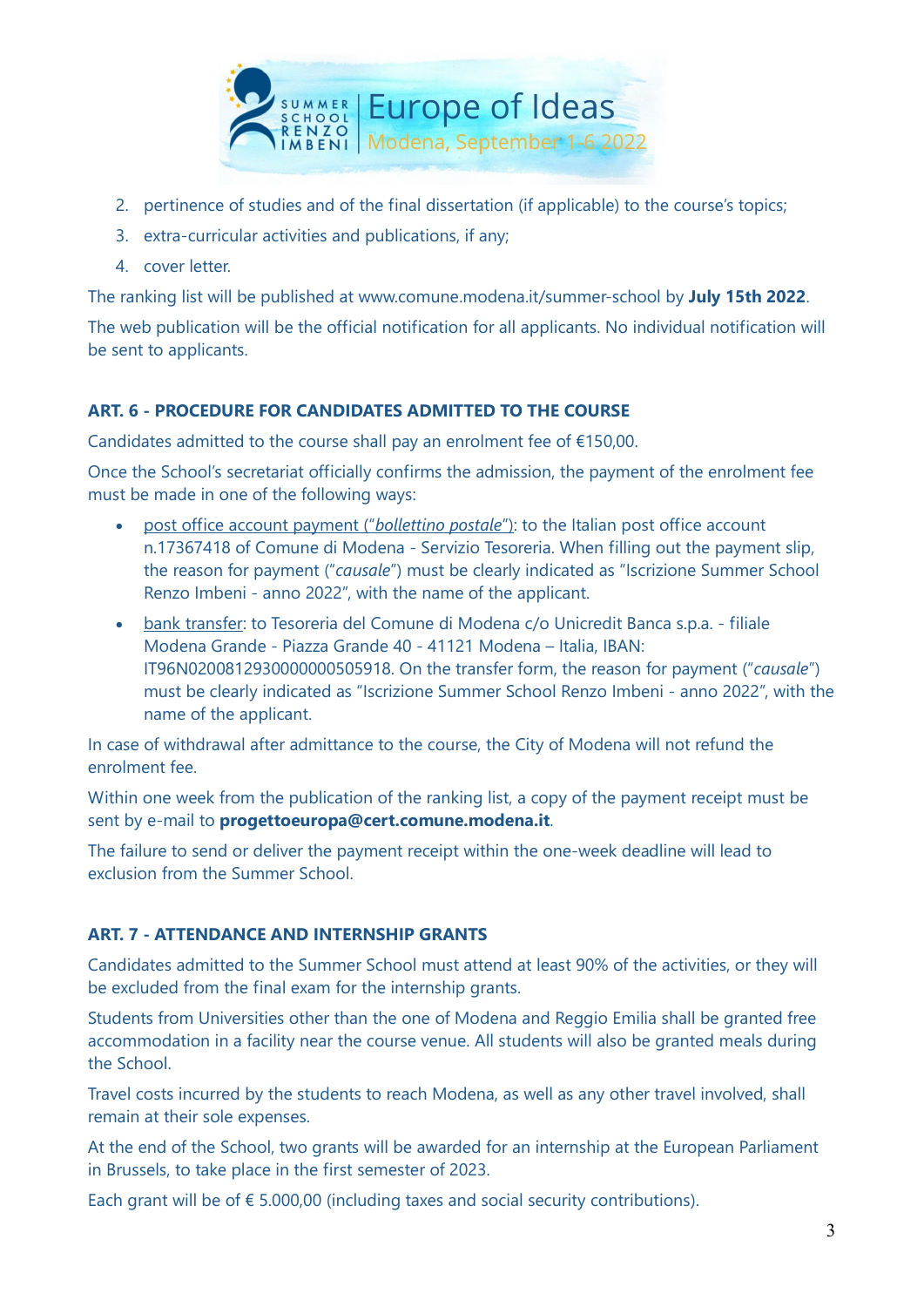

As hosting institution, the European Parliament may require further specific qualifications regarding the internship. In particular, the "Secretariat General of the European Parliament's internal rules governing traineeships and study visits" shall apply - available at the European Parliament's website.

On the grounds of the Scientific Committee's unchallengeable judgement, each grant will be awarded after an exam performed during the School. The exam may be either in Italian or in English.

Students who have other study or mobility grants funded by European Union programmes for the same period of the internship at the European Parliament will be excluded from receiving the Summer School's internship grants.

#### FOR FURTHER INFORMATION

Comune di Modena - Ufficio Progetti europei, relazioni internazionali e coordinamento progetti complessi Summer School Renzo Imbeni summer.school@comune.modena.it +39 059.2032667 www.comune.modena.it/summer-school

1Following the Europass model https://europa.eu/europass/it/create-europass-cv